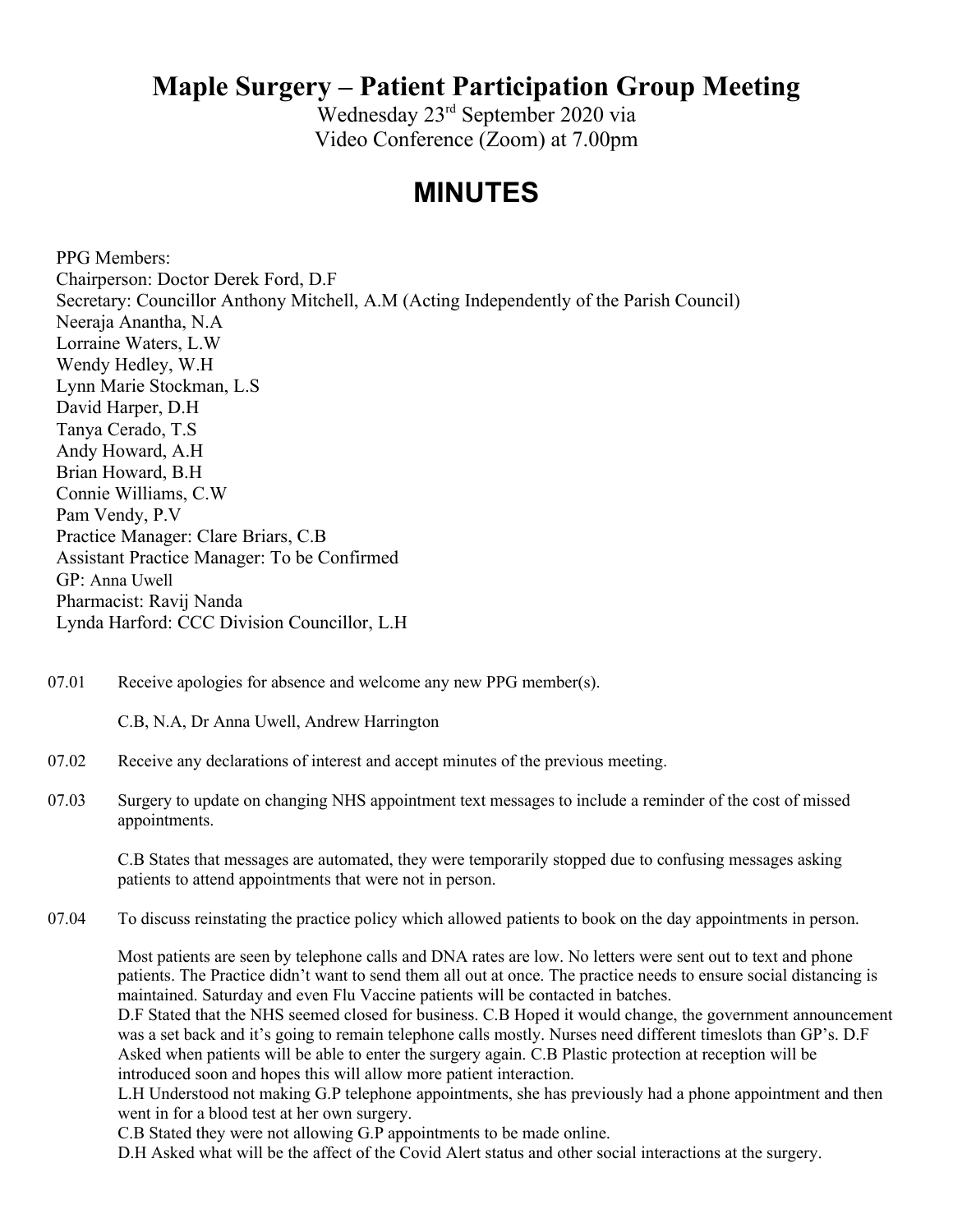Wednesday 23rd September 2020 via Video Conference (Zoom) at 7.00pm

C.B We will carry on as is, if further steps are taken then they will go back to lockdown conditions. It should not be a massive impact to patients and this is the new normal.

D.F Had the impression that the current system was not working, and that patients had stood outside and missed appointments. The current method of standing outside does not work especially in cold and

inclement weather. He suggested going back to entry at the front of the building only.

C.B Stated that they would be returning to entry from the front after the new safety measures were installed with a limit of four people and chairs inside.

A.M Expressed concerns over carers being blocked.

C.B Of course there will be an exemption for carers.

P.V A friend of hers felt very weak standing outside and didn't know if she had been heard after knocking.

C.B A chair will be put outside and there is a desk in the corridor, yesterday the flooring was repaired.

P.V It happened a week ago.

C,B Chair is now outside it must have been before this. The flooring is now fixed and the plastic barriers would be installed next week.

D.F There had been negative feedback with no fixed time slots given. He understood the need to triage patients but concerned over poor implementation.

B.H Patients should be given one hour time slots.

C.B Patients are prioritized by the GP in terms of need. It is difficult to tell patients when they will be called back. Anna (GP) feels the need to triage patients. At the moment it's hard to find a resolution to this issue and she needs to find a way forwards.

D.F Feels that two GP's are needed at the surgery.

C.B Cindy a new nurse would be starting three days a week along with a new nurse practitioner soon. Patients could receive more appointments this way than a part time GP.

L.H Stated she had a call from the surgery about her test results, but had missed it.

C.B There will be a locum, and pre-books would be seen.

B.H Had experienced the same issues he kept missing appointments on the phone and went to the surgery to pin down a time.

A.M Asked if real life appointments are given a time slot why can't telephone appointments, sure you can divide them up into sections and allow a grace period for urgent issues?

C.B Hasn't spoken to the GP on this issue. Triage has been given but feels that the current system has too much flexibility. Sometimes delays are caused by urgent prescriptions.

L.W I'm retired and can stay in all day but what happens when you are working and need a timeslot. Also if you can't get to a private place it can be embarrassing.

C.B I can't answer to missed calls but accepted mobiles could have made it worse.

D.F Stated he has a PHD in Planning and teaches it. He said there is no reason why the doctors work can not be divided into sessions such as into quarters with time allotted to urgent work and triage at the beginning of each quarter. The current system seems invisible to patients.

L.D Or even half day time slots.

C.B Agrees the system could be better and will take on board ideas.

W.H In regards to the Nurse Practitioner is the surgery still looking for an additional GP?

C.B They are not looking for another GP. The contract is based on appointments and the surgery can't afford another full time GP. The surgery would love to have one but it is not viable. It is sadly a business decision.

D.F Stated that the surgery was supposed to increase GP appointments from 180 to 240.

C.B Found that one GP is not enough, instead a nurse practitioner will work 3 days a week and doesn't want to give false hope. The surgery is not in business to make money, other surgeries undertake enhanced services to make more money which could provide a route to more GP hours.

W.H How come Willingham and Over have more than one?

C.B It depends on their contracts and business priorities.

P.V There are big issues just getting the phone answered, she rang Monday and it took 10 minutes and had to try again. Others reports waiting even longer.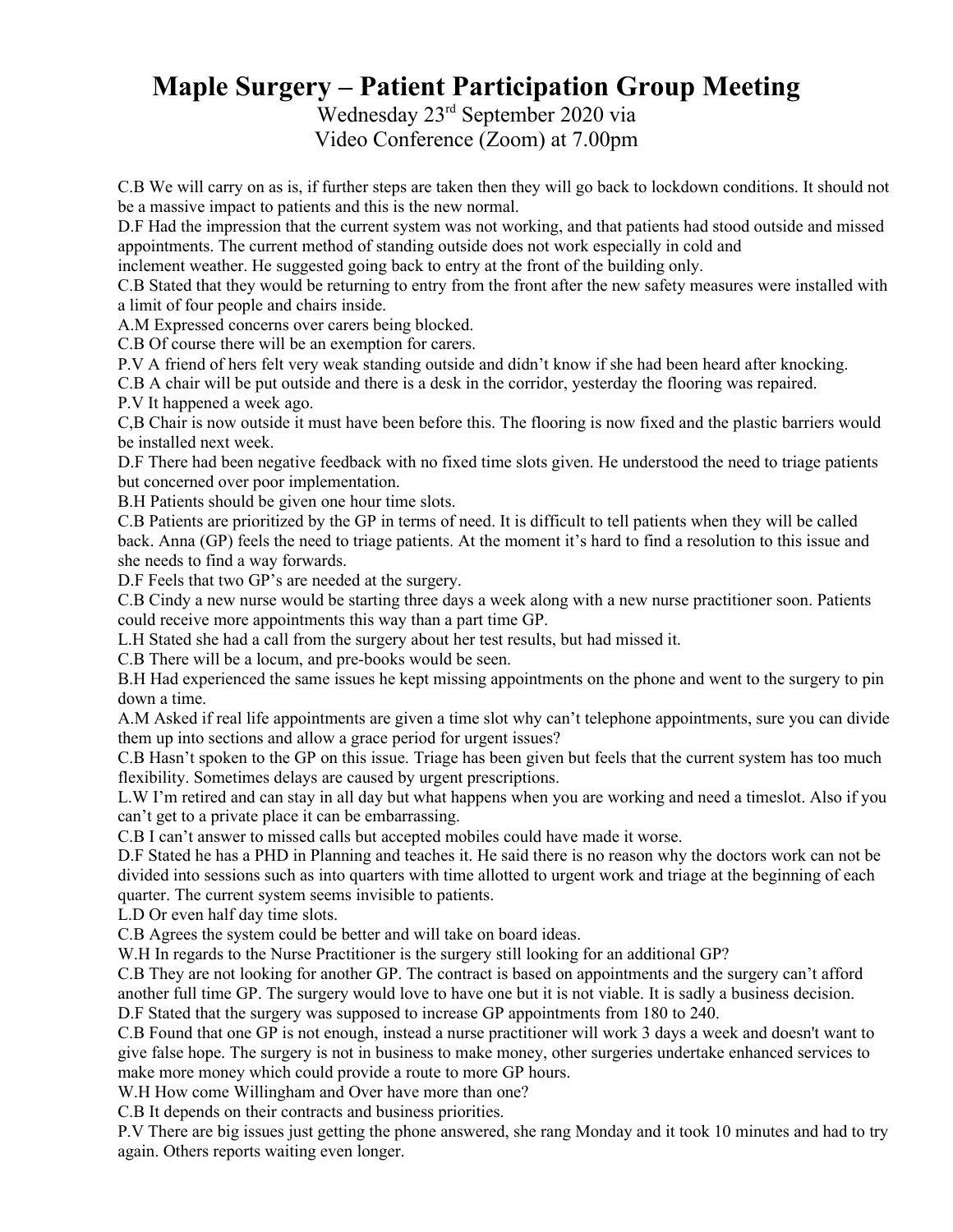Wednesday 23rd September 2020 via Video Conference (Zoom) at 7.00pm

C.B Surgery has lost full time employee and is short staffed, a new receptionist starts Monday.

07.05 To discuss appointing a patient Pharmacy champion.

> D.F Spoke to Annette at the Tesco pharmacy, previously issues had now been resolved. There are some current delays.

> L.H Aware of a complaint from a friend regarding a prescription. Automated sending used to be up in 24 hours. Last Tuesday she was told that it would be 2-3 days before GP can sign it.

A.M.P Will help residents to sign herself. She has talked with C.B about working with G.P to improve scheduling and efficiency.

D.F Pharmacists can issue prescriptions and patients are not stockpiling, what is the pharmacist doing?

C.B Rejeev is there a day and a half . He is currently on medicine reviews, once resolved patients will be placed on six re-occurring prescriptions. 1000 patients currently need a review. Telephone prescriptions are now emergency only. Prescription emails have doubled for no apparent reason, the Prescription Clerk Lucy will be taking on that role in order to have a single point of contact for prescriptions for consistency.

L.W For those finally getting cancer surgery needing special medication what happens to prescription referrals C.B There is a special read coder for given for patients discharged and they are given priority.

D.F The systems and processes seem to be broken

C.B Anna and Rajeev, are receiving complaints at being asked.

D.F Patients prescriptions had not been coded correctly et al, and specifically to those shielding is there a case for requesting more funding?

C.B Yes they have resource funding for the building but not the day to day, but it should get better.

D.F With County and District Councillors attending it should be clear that residents have concerns, it may be a good idea to put a case to the County Council.

C.B The CQC have not flagged any problems.

D.F With Covid-19 changes a cause could be put forward that the patients are not as represented as before.

L.H Stated she was happy to work with the stakeholders to support the surgery.

D.F NHS Properties is a different budget and entity entirely.

L.H Was pleased to support a case to the CCG and speak with them directly. She understand that the previous contractor had flaws and was incentivised not to make changes.

C.B They had a contract renewed a few weeks ago, no talk was made of additional funding. Wanted to find use for the currently empty room.

A.M Appointed Pharmacy Champion. All in favour.

07.07 Surgery to update on installing an outside prescription request box/post box.

C.B Spoke with NHS properties and one was installed at the car park entrance, PPG expressed thanks.

07.08 Surgery to update on corrections and changes to website and providing copies of PPG minutes and Agendas online.

C.B Has been swamped with work, she will arrange for PPG minutes to be put on.

D.H CQC information is missing from front page.

C.B Was not aware.

A.M Stated it was because it directed you to the previous providers CQC page.

D.H There have been unfavourable Facebook reviews online.

C.B A short statement has been drafted online with a similar response in the Bar Hill News.

L.H Cautioned over responding to Facebook posts. Patients should contact the surgery not post anonymously.